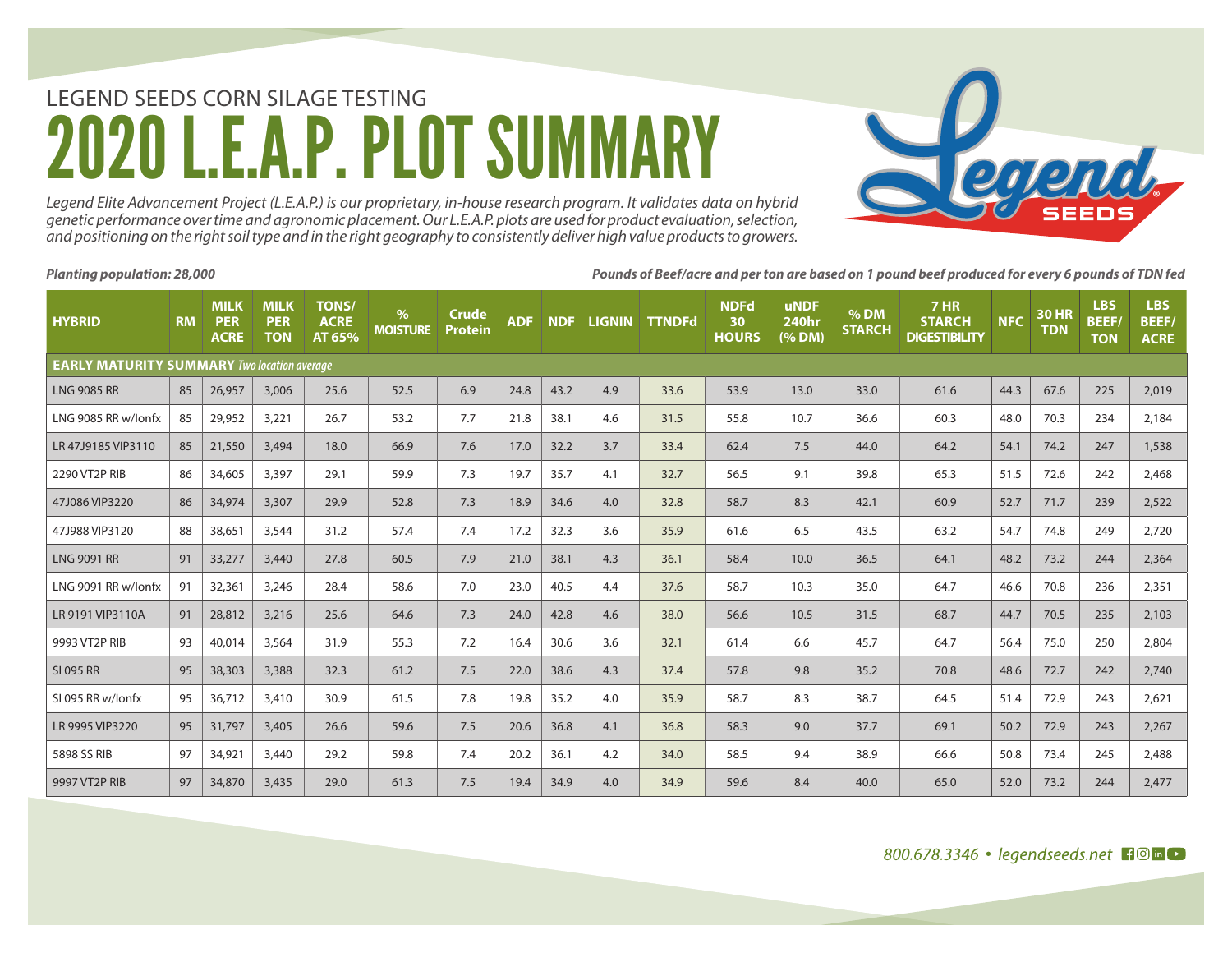# LEGEND SEEDS CORN SILAGE TESTING **A.P. PLOT SUMM**

*Legend Elite Advancement Project (L.E.A.P.) is our proprietary, in-house research program. It validates data on hybrid genetic performance over time and agronomic placement. Our L.E.A.P. plots are used for product evaluation, selection, and positioning on the right soil type and in the right geography to consistently deliver high value products to growers.* 

*Planting population: 28,000 Pounds of Beef/acre and per ton are based on 1 pound beef produced for every 6 pounds of TDN fed* 

| <b>HYBRID</b>                                                                                                | <b>RM</b>                                                                                                           | <b>MILK</b><br><b>PER</b><br><b>ACRE</b> | <b>MILK</b><br><b>PER</b><br><b>TON</b> | <b>TONS/</b><br><b>ACRE</b><br>AT 65% | $\%$<br><b>MOISTURE</b> | Crude<br><b>Protein</b> | <b>ADF</b> | <b>NDF</b> |     | LIGNIN TTNDFd | <b>NDFd</b><br>30 <sup>°</sup><br><b>HOURS</b> | <b>uNDF</b><br><b>240hr</b><br>(% DM) | $%$ DM<br><b>STARCH</b> | <b>7 HR</b><br><b>STARCH</b><br><b>DIGESTIBILITY</b> | <b>NFC</b> | <b>30 HR</b><br><b>TDN</b> | <b>LBS</b><br><b>BEEF</b><br><b>TON</b> | <b>LBS</b><br><b>BEEF/</b><br><b>ACRE</b> |
|--------------------------------------------------------------------------------------------------------------|---------------------------------------------------------------------------------------------------------------------|------------------------------------------|-----------------------------------------|---------------------------------------|-------------------------|-------------------------|------------|------------|-----|---------------|------------------------------------------------|---------------------------------------|-------------------------|------------------------------------------------------|------------|----------------------------|-----------------------------------------|-------------------------------------------|
| <b>MID TO LATE MATURITY SUMMARY</b> Four location average: Colfax, ND; Fairfax, MN; Blunt, SD; Ellsworth, WI |                                                                                                                     |                                          |                                         |                                       |                         |                         |            |            |     |               |                                                |                                       |                         |                                                      |            |                            |                                         |                                           |
| LR 9191 VIP3110A                                                                                             | 91                                                                                                                  | 28,898                                   | 3,368                                   | 24.6                                  | 57.8                    | 7.1                     | 19.6       | 36.1       | 4.0 | 35.6          | 59.5                                           | 8.2                                   | 40.0                    | 66.4                                                 | 51.4       | 72.4                       | 241                                     | 2,073                                     |
| <b>LNG 9091 RR</b>                                                                                           | 91                                                                                                                  | 29,077                                   | 3,343                                   | 24.8                                  | 59.9                    | 7.6                     | 21.8       | 39.0       | 4.4 | 37.2          | 57.9                                           | 10.3                                  | 35.6                    | 64.3                                                 | 47.4       | 72.0                       | 240                                     | 2.087                                     |
| LNG 9091 RR w/lonfx                                                                                          | 91                                                                                                                  | 28,533                                   | 3,300                                   | 24.7                                  | 59.0                    | 6.9                     | 22.0       | 39.4       | 4.3 | 38.0          | 58.8                                           | 9.5                                   | 36.2                    | 64.6                                                 | 47.8       | 71.6                       | 239                                     | 2.063                                     |
| LR 9995 VIP3220                                                                                              | 95                                                                                                                  | 30,359                                   | 3,506                                   | 24.7                                  | 56.0                    | 7.6                     | 17.3       | 31.8       | 3.7 | 33.6          | 59.9                                           | 7.2                                   | 43.8                    | 65.3                                                 | 55.0       | 74.2                       | 247                                     | 2.141                                     |
| <b>SI 095 RR</b>                                                                                             | 95                                                                                                                  | 33,369                                   | 3,306                                   | 28.7                                  | 60.8                    | 7.4                     | 22.9       | 40.3       | 4.4 | 39.4          | 58.1                                           | 10.3                                  | 33.8                    | 69.7                                                 | 47.0       | 71.7                       | 239                                     | 2,408                                     |
| SI 095 RR w/lonfx                                                                                            | 95                                                                                                                  | 33,540                                   | 3,348                                   | 28.6                                  | 59.0                    | 7.4                     | 20.5       | 35.5       | 4.1 | 34.8          | 57.3                                           | 8.7                                   | 39.0                    | 63.8                                                 | 51.2       | 72.1                       | 240                                     | 2,407                                     |
| MID TO LATE MATURITY SUMMARY Four location average: Cobb, WI; Fairfax, MN; Blunt, SD; Buffalo Center, IA     |                                                                                                                     |                                          |                                         |                                       |                         |                         |            |            |     |               |                                                |                                       |                         |                                                      |            |                            |                                         |                                           |
| LR 9995 VIP3220                                                                                              | 95                                                                                                                  | 28,100                                   | 3,481                                   | 23.1                                  | 57.6                    | 7.2                     | 17.2       | 32.2       | 3.7 | 33.1          | 60.0                                           | 6.6                                   | 43.8                    | 64.7                                                 | 55.3       | 73.8                       | 246                                     | 1,988                                     |
| SI 095 RR                                                                                                    | 95                                                                                                                  | 32,070                                   | 3,277                                   | 27.9                                  | 60.5                    | 7.3                     | 22.2       | 38.8       | 4.2 | 38.7          | 58.2                                           | 9.0                                   | 35.0                    | 67.7                                                 | 48.4       | 71.3                       | 238                                     | 2,326                                     |
| SI 095 RR w/lonfx                                                                                            | 95                                                                                                                  | 33,946                                   | 3,191                                   | 30.4                                  | 60.9                    | 7.0                     | 22.9       | 39.3       | 4.4 | 36.2          | 55.3                                           | 9.9                                   | 34.7                    | 68.1                                                 | 48.1       | 69.9                       | 233                                     | 2,480                                     |
| <b>LNG 9103 RR</b>                                                                                           | 103                                                                                                                 | 32,156                                   | 3,133                                   | 29.4                                  | 63.2                    | 7.1                     | 24.2       | 41.6       | 4.5 | 38.7          | 55.7                                           | 9.5                                   | 30.9                    | 71.2                                                 | 46.1       | 69.2                       | 231                                     | 2.372                                     |
| LNG 9103 RR w/lonfx                                                                                          | 103                                                                                                                 | 25,943                                   | 2,915                                   | 25.5                                  | 66.4                    | 6.6                     | 27.5       | 46.6       | 5.2 | 37.1          | 53.0                                           | 12.4                                  | 26.8                    | 70.4                                                 | 42.0       | 66.1                       | 220                                     | 1,963                                     |
| MID TO LATE MATURITY SUMMARY Three location average: Fairfax, MN; Blunt, SD; Buffalo Center, IA              |                                                                                                                     |                                          |                                         |                                       |                         |                         |            |            |     |               |                                                |                                       |                         |                                                      |            |                            |                                         |                                           |
| LR 9995 VIP3220                                                                                              | 95                                                                                                                  | 28,059                                   | 3,587                                   | 22.3                                  | 54.2                    | 7.2                     | 14.6       | 28.3       | 3.3 | 31.6          | 61.5                                           | 5.5                                   | 48.5                    | 63.7                                                 | 59.0       | 75.3                       | 250                                     | 1,960                                     |
| SI 095 RR                                                                                                    | 95                                                                                                                  | 31,408                                   | 3,282                                   | 27.2                                  | 60.1                    | 7.4                     | 22.8       | 40.6       | 4.2 | 41.9          | 59.6                                           | 9.3                                   | 33.1                    | 69.6                                                 | 46.5       | 71.6                       | 238                                     | 2,278                                     |
| SI 095 RR w/lonfx                                                                                            | 95                                                                                                                  | 35,276                                   | 3.265                                   | 30.9                                  | 58.6                    | 6.9                     | 21.8       | 37.4       | 4.3 | 35.3          | 55.9                                           | 9.5                                   | 37.2                    | 66.2                                                 | 49.8       | 70.9                       | 236                                     | 2,555                                     |
| LR 9102 VIP3110                                                                                              | 102                                                                                                                 | 25,608                                   | 3,321                                   | 22.0                                  | 55.7                    | 7.5                     | 20.6       | 36.9       | 4.3 | 35.3          | 58.1                                           | 9.2                                   | 38.4                    | 60.8                                                 | 49.4       | 71.8                       | 239                                     | 1,844                                     |
| <b>LNG 9103 RR</b>                                                                                           | 103                                                                                                                 | 32,345                                   | 3,250                                   | 28.4                                  | 61.8                    | 7.1                     | 22.8       | 39.8       | 4.3 | 39.1          | 57.0                                           | 8.9                                   | 33.1                    | 69.0                                                 | 47.6       | 70.9                       | 236                                     | 2,350                                     |
| LNG 9103 RR w/lonfx                                                                                          | 103                                                                                                                 | 26,399                                   | 3,037                                   | 24.8                                  | 65.3                    | 6.7                     | 26.2       | 44.9       | 4.9 | 38.3          | 54.6                                           | 11.7                                  | 28.5                    | 69.7                                                 | 43.1       | 67.9                       | 226                                     | 1,966                                     |
|                                                                                                              | MID TO LATE MATURITY SUMMARY Five location average: Blunt SD, Fairfax, MN, Colfax, ND, Buffalo Center, IA, Cobb, WI |                                          |                                         |                                       |                         |                         |            |            |     |               |                                                |                                       |                         |                                                      |            |                            |                                         |                                           |
| LR 9995 VIP3220                                                                                              | 95                                                                                                                  | 29,332                                   | 3,456                                   | 24.3                                  | 58.3                    | 7.3                     | 18.4       | 33.7       | 3.8 | 34.4          | 59.4                                           | 7.4                                   | 41.8                    | 66.1                                                 | 53.6       | 73.5                       | 245                                     | 2,081                                     |
| SI 095 RR                                                                                                    | 95                                                                                                                  | 33,521                                   | 3,289                                   | 29.0                                  | 61.7                    | 7.4                     | 23.0       | 40.4       | 4.3 | 39.9          | 58.5                                           | 9.4                                   | 33.0                    | 70.3                                                 | 46.8       | 71.5                       | 238                                     | 2,426                                     |
| SI 095 RR Jonfx                                                                                              | 95                                                                                                                  | 34,868                                   | 3,264                                   | 30.6                                  | 61.1                    | 7.3                     | 21.9       | 37.9       | 4.3 | 36.1          | 56.4                                           | 9.3                                   | 36.0                    | 66.9                                                 | 49.2       | 70.9                       | 236                                     | 2,527                                     |

**Subuch**